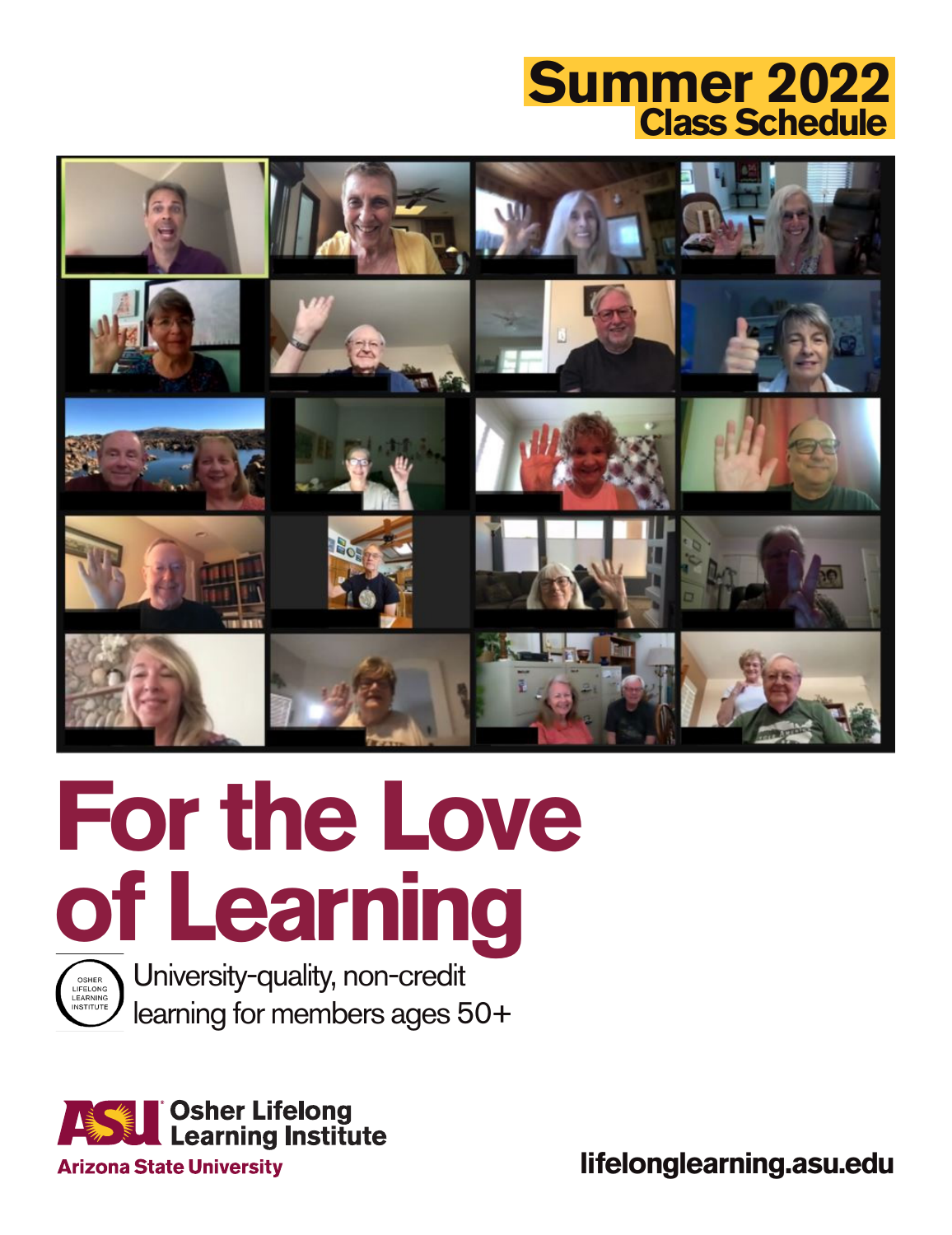# **Registration**

# **Register Online**

lifelonglearning.asu.edu/registration

Questions? Contact us at 602.543.6440.

# **\$10 Summer Semester Membership Fee**

A one-time, per-semester membership fee entitles you to register and take as many classes as you wish. Membership fees are paid each semester at the time of registration.

# **+ Class Fees**

Fees are noted in the class descriptions. Classes cost \$14/session.

# **Important Note**

Registration for membership and class fees is per person, not per household.

# **Policies**

# **Refund Policy**

Membership fees are nonrefundable. Class fees are nonrefundable, except in the event a class is canceled. Refunds will not be available in instances of double-booking (selecting classes that take place simultaneously).

To ensure you do not double-book classes, view our Calendar on page 4.

# **Member Code of Conduct**

As you register as an OLLI at ASU member, we appreciate your agreement to our Member Code of Conduct. To read our Code of Conduct, please see page 15.

# **Our Mission**

The mission of OLLI at ASU is to provide learning experiences and a community where adults ages 50+ engage in non-credit, university-quality classes, memberdriven programs, campus-based learning opportunities, and pathways to public service.

# **Meet Our Team**



### **Richard C. Knopf, PhD**

**Director** richard.knopf@asu.edu



**Sue Anderson** Assistant Director susan.anderson.1@asu.edu



**Jolene Gosling** Tempe Connnections **Coordinator** jolene.gosling@asu.edu



**Tracy Grewe** Business Operations **Specialist** tmgrewe@asu.edu



# **Natalie Strength-Pickering** Program Coordinator

natalie.strength@asu.edu



**Nate Sawyer** Program Coordinator nathaniel.sawyer@asu.edu

# **lifelonglearning.asu.edu | 602.543.6440**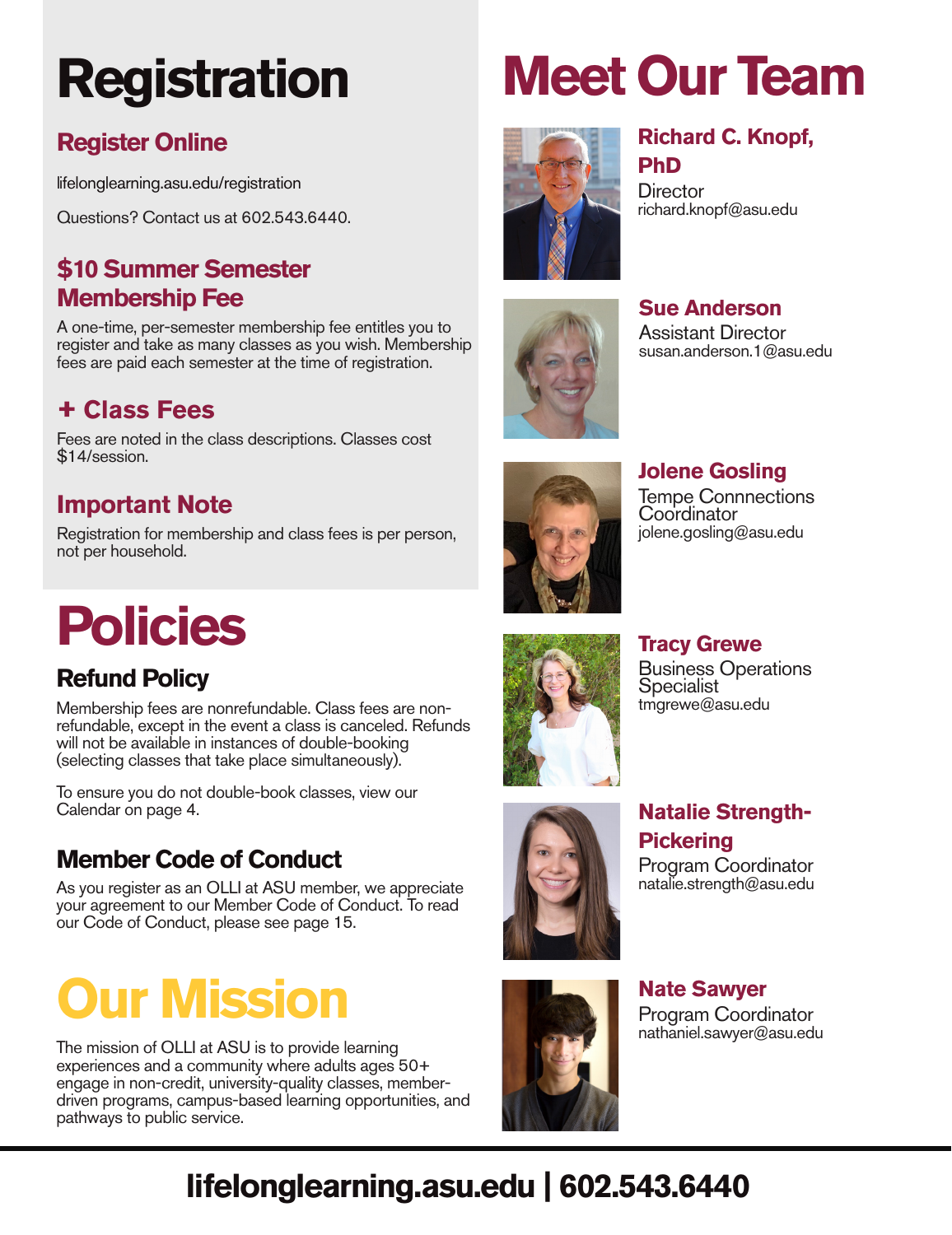# **From the Director**



Fabulous OLLI at ASU community,

The best is yet to come! It's an old saying that infuses us with energy, wonderment, and hope for things yet unseen in our future. That old, old saying piques our curiosity, ignites our senses to see the wonders that surround us, and catapults us straight into a bigger and better future!

Once again, we invite you into a summer feast of lifelong learning! Thank you for joining us once again as we learn even more about ourselves, others, and the wondrous world about us. I have said this before, and I will say it again: curiosity and wisdom-seeking are the forces that drive us, keep us young, and instill a sense of meaning and purpose within us to ignite our souls. We welcome you into the journey – with YOUR community!

We have much to celebrate as we move into our summer semester together!

- We have new staff leadership for our community! Sue Anderson has joined us as former director of OLLI at Cal State University San Bernardino. Under her leadership, OLLI at CSUSB more than doubled in membership and launched many forms of innovative programing that you will soon start seeing here. Under Sue's extraordinary leadership, the best is yet to come!
- And joining the OLLI vision are two brand new Program Coordinators: Natalie Strength-Pickering and Nate Sawyer. They are welcome additions to our family — leading our community to new heights while never forgetting that the heart of OLLI is YOU.
- And, to emphasize that point, our new leadership team will be working closely with YOU to shape the very essence of OLLI as we move into our next phase of development. We invite you to participate in as many visioning sessions, town halls, and small group gatherings as you possibly can. OLLI's future is YOU, and YOU will design that future.
- We are preparing the way for getting back into the classrooms in Fall semester! Shout it from the rooftops! We will be back at the ASU West campus, the ASU Downtown Phoenix campus, the Tempe Library, and our brand new center of learning — the Health Futures Center at the Mayo Phoenix campus. And, we will continue online programming for those who prefer that form of learning.
- And speaking of our new learning center, let us all give a grand salute to Nora Mandel, who has been the heart and soul of the North Scottsdale OLLI community for many years. Everything that has and will be offered in North Scottsdale has come about because of Nora's dream and commitment to success. She has been the embodiment of servant leadership for all of us.
- Finally, I wish to applaud the generous philanthropic support of your OLLI community. Because of that support, you have helped to ensure that our quality programming is sustained. Our budget requires us to raise an additional \$42,000 by June 30. Please join your fellow community members in honor of the gift of learning by supporting our continued growth.

Indeed, the best is yet to come! Let's move into our summer fully alive and over-joyed by all that learning has to offer us. Keep Learning. Keep Growing. Keep Serving.

Yours in adventure,

Richard C. Knopf

**Richard C. Knopf, PhD, Director Osher Lifelong Learning Institute at ASU**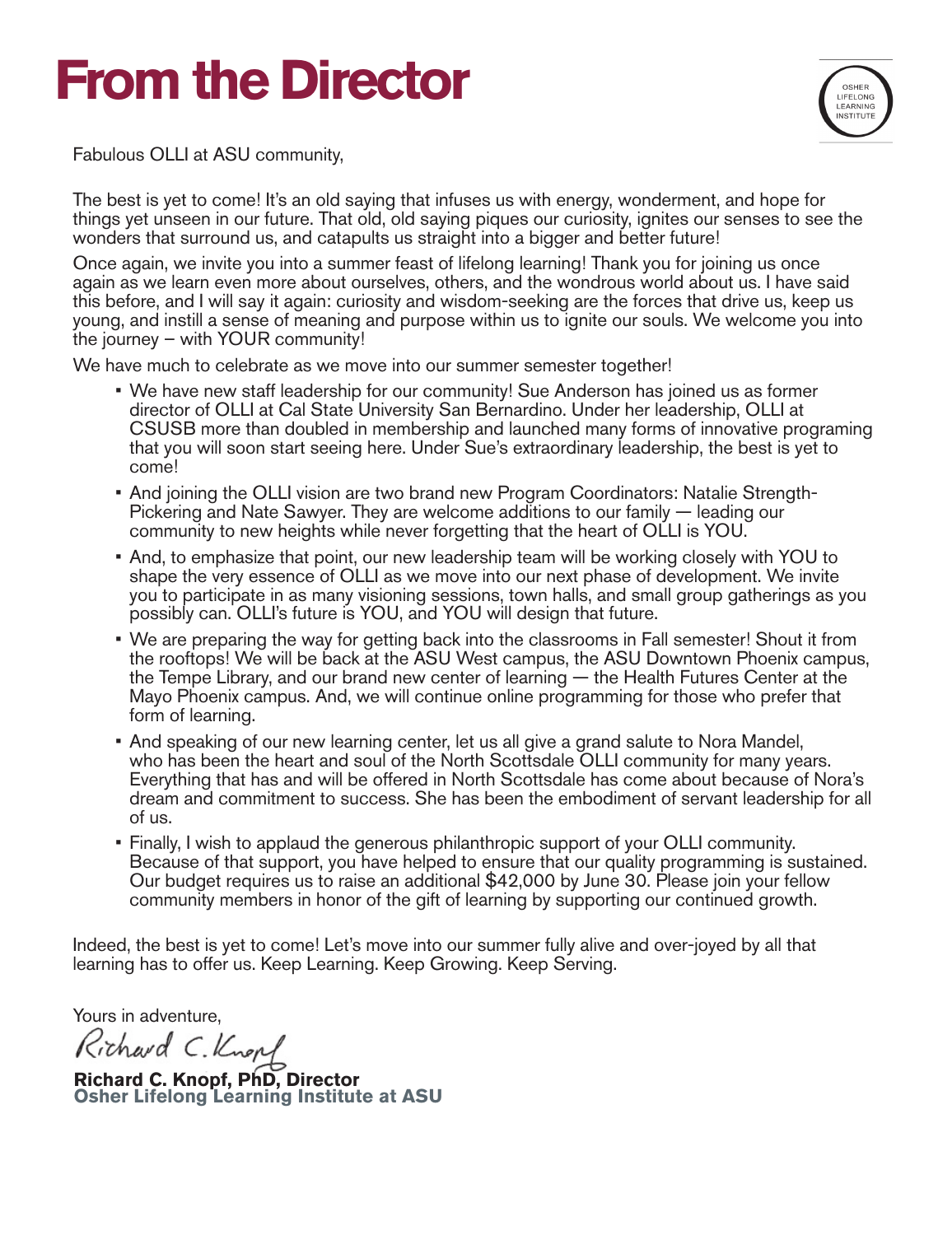# **OLLI at ASU Summer 2022 Calendar**

# **June**

| Monday                                                                                                                                                                                                     | <b>Tuesday</b>                                                                                                                                                                                                                | Wednesday                                                                                                                                                                | Thursday                                                                                                                                                                | Friday                                                   |
|------------------------------------------------------------------------------------------------------------------------------------------------------------------------------------------------------------|-------------------------------------------------------------------------------------------------------------------------------------------------------------------------------------------------------------------------------|--------------------------------------------------------------------------------------------------------------------------------------------------------------------------|-------------------------------------------------------------------------------------------------------------------------------------------------------------------------|----------------------------------------------------------|
| 6<br>001   $8:30 - 10:00$ a.m.<br>002   10:30 a.m. $-$ noon<br>003   10:30 a.m. - noon<br>004   noon $-1:30$ p.m.<br>005   1:00 - 3:00 p.m.                                                                | 7<br>007<br>10:30 a.m. - noon<br>008   10:30 a.m. $-$ noon<br>009   10:30 a.m. - noon<br>010   1:00 - 2:30 p.m.<br>011   1:00 - 2:30 p.m.<br>$012$   1:00 - 2:30 p.m.<br>$013$   1:00 - 2:30 p.m.                             | 8<br>007   10:30 a.m. - noon<br>$014$   11:00 - 12:30 p.m.<br>015   $noon - 1:30 p.m.$<br>016   1:00 - 2:30 p.m.<br>$017$   1:00 - 2:30 p.m.                             | 9<br>018   10:30 a.m. $-$ noon<br>019   10:30 a.m. $-$ noon<br>020   10:30 a.m. $-$ noon<br>021   1:00 - 2:30 p.m.<br>022   1:00 - 2:30 p.m.<br>023   1:00 - 2:30 p.m.  | 10<br>024   10:30 a.m. - noon                            |
| 13<br>001   $8:30 - 10:00$ a.m.<br>002   10:30 a.m. - noon<br>003   10:30 a.m. $-$ noon<br>004   noon $-1:30$ p.m.<br>$025$   12:30 - 2:00 p.m.<br>026   1:00 - 3:00 p.m.                                  | 14<br>009   10:30 a.m. - noon<br>027<br>10:30 a.m. - noon<br>028   10:30 a.m. $-$ noon<br>$025$   12:30 - 2:00 p.m.<br>011   1:00 - 2:30 p.m.<br>$012$   1:00 - 2:30 p.m.<br>013   1:00 - 2:30 p.m.<br>029   1:00 - 2:30 p.m. | 15<br>030   10:30 a.m. - noon<br>$014$   11:00 - 12:30 p.m.<br>015   noon $-1:30$ p.m.<br>$017$   1:00 - 2:30 p.m.<br>031   1:00 - 2:30 p.m.<br>$032   1:00 - 2:30$ p.m. | 16<br>020   10:30 a.m. - noon<br>033   10:30 a.m. $-$ noon<br>034   10:30 a.m. - noon<br>$022$   1:00 - 2:30 p.m.<br>035   1:00 $-$ 2:30 p.m.<br>036   1:30 - 3:00 p.m. | 17<br>024   10:30 a.m. - noon                            |
| 20<br>$016$   $9:30 - 11:00$ a.m.<br>002   10:30 a.m. $-$ noon<br>$037   11:00 - 12:30$ p.m.<br>004   noon $-1:30$ p.m.<br>026   1:00 - 3:00 p.m.<br>006   1:30 - 3:00 p.m.<br>038   1:30 - 3:00 p.m.      | 21<br>009   10:30 a.m. - noon<br>039   10:30 a.m. $-$ noon<br>011   1:00 - 2:30 p.m.<br>$012$   1:00 - 2:30 p.m.<br>040   1:00 - 2:30 p.m.<br>041   1:00 - 2:30 p.m.                                                          | 22<br>042   10:30 a.m. - noon<br>$014$   11:00 - 12:30 p.m.<br>$017$   1:00 - 2:30 p.m.<br>$023$   1:00 - 2:30 p.m.<br>$032$   1:00 - 2:30 p.m.                          | 23<br>020   10:30 a.m. - noon<br>043   10:30 a.m. $-$ noon<br>$022$   1:00 - 2:30 p.m.<br>044   1:00 - 2:30 p.m.<br>045   1:00 - 2:30 p.m.<br>046   1:30 - 3:00 p.m.    | 24<br>024   10:30 a.m. - noon<br>047   8:30 - 10:00 a.m. |
| 27<br>016   9:30 - 11:00 a.m.<br>002   10:30 a.m. $-$ noon<br>$048$   11:00 - 12:30 p.m.<br>004   noon $-1:30$ p.m.<br>049   noon $- 2:00$ p.m.<br>$050$   1:00 - 3:00 p.m.<br>$038 \mid 1:30 - 3:00$ p.m. | 28<br>051   $9:00 - 10:30$ a.m.<br>009   10:30 a.m. - noon<br>039   10:30 a.m. - noon<br>052   10:30 a.m. - noon<br>$012$   1:00 - 2:30 p.m.<br>040   1:00 - 2:30 p.m.<br>$053   1:00 - 2:30$ p.m.                            | 29<br>054   10:30 a.m. - noon<br>055   10:30 a.m. $-$ noon<br>$014$   11:00 - 12:30 p.m.<br>$017$   1:00 - 2:30 p.m.<br>032   1:00 - 2:30 p.m.                           | 30<br>056   9:00 - 10:30 a.m.<br>057   10:30 a.m. - noon<br>058   noon - 1:30 p.m.<br>022   1:00 $-$ 2:30 p.m.<br>045   1:00 $-$ 2:30 p.m.                              |                                                          |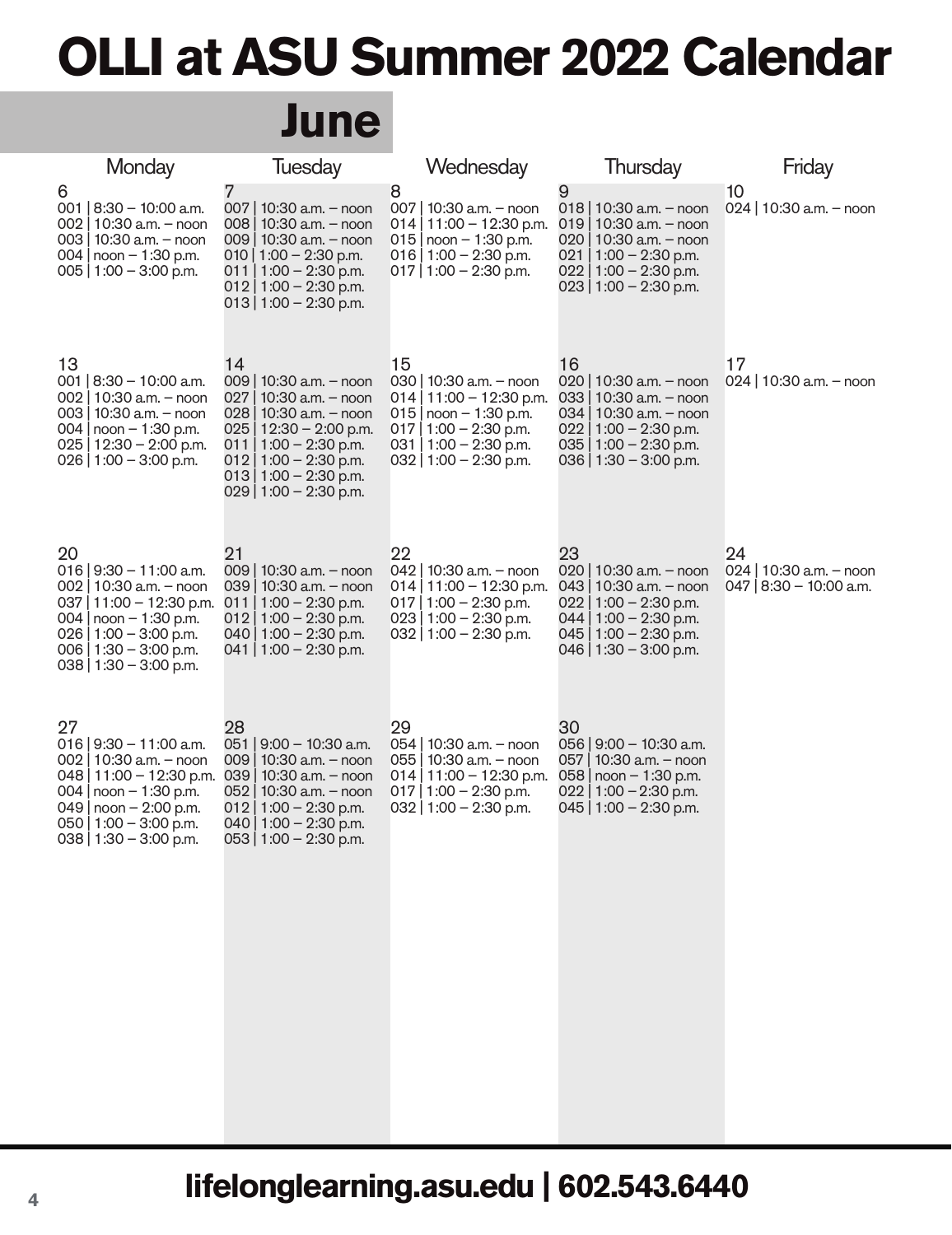# **Classes Beginning the Week of June 1, 2022**

# **Monday**

## **001 | Desert Backyard Birds**

**Instructor: Kurt Leuschner Cost \$28 2 sessions: Mondays, June 6, 13 8:30 – 10:00 a.m. | Zoom**

In this two-part class, you will learn about the birds that frequent a typical desert backyard. We will discuss how to identify them, their status and distribution, their natural history and behaviors, their associations with certain plants, and other interesting stories they have to tell. You will also receive tips on how to make your yard more bird-friendly. All your questions about birds and bird-feeding and planting for wildlife will be answered. Prepare to be amazed by the beauty of birds that live right outside your desert door.

#### **002 | Coping with Stress for Better Health & Longevity**

**Instructor: Dr. Bruce Rabin Cost \$56 4 sessions: Mondays, June 6, 13, 20, 27 10:30 a.m. – noon | Zoom**

This class will teach you healthy coping strategies in order to reduce the effects of stress in your life. Utilizing healthy coping skills can promote an enhanced sense of well-being and influence the risk of various diseases such as heart disease, chronic pain, and gastrointestinal diseases. By the end of this class, you will learn how to change the way your brain responds to stress to promote your mental and physical health.

#### **003 | Birth of Modern American Culture: The 1893 Chicago World's Fair**

**Instructor: Dr. Stephen Siek Cost \$28 2 sessions: Mondays, June 6, 13 10:30 a.m. – noon | Zoom**

Some 27 million visitors welcomed the 20th century by embracing the World's Columbian Exposition, which once occupied nearly 700 acres on Chicago's South Side. Most visitors had never even seen a light bulb, but they were suddenly greeted with more electric lights than were being used by the entire city of Chicago. The Fair was a mixture of the palatial Renaissance and the ultra-modern, for its Greco-Roman palaces were offset by the Art Deco of Louis Sullivan, and its elegant concert halls were augmented by the talents of John Philip Sousa and Scott Joplin. This class will revisit the architecture, the art, and the music of the 1893 Chicago World's Fair.

# **004 | Writing a Legacy Letter**

**Instructor: Jay Sherwin** Cost \$56 **4 sessions: Mondays, June 6, 13, 20, 27 noon – 1:30 p.m. | Zoom**

A legacy letter (also called an "ethical will") is a written document that allows people to share their life lessons, express their values, and transmit their blessings to future generations. Shorter than a memoir, writing a legacy letter is a rewarding experience that creates an enduring gift for loved ones. This class includes discussion and exercises to help you examine your life history, explore your values and capture important insights. It offers advice and a model structure that will help you draft and complete your own legacy letter.

#### **005 | Famous Museums: Paris' Musee d'Orsay**

#### **Instructor: Allen Reamer Cost \$14 1 session: Monday, June 6 1:00 – 3:00 p.m. | Zoom**

Welcome to one of Europe's largest museum collections, Paris' Musee d'Orsay! With around 3,000 items on display, the artwork concentrates on artists born between 1820 and 1870. We will see paintings, sculptures, furniture, and photography. Notably, this museum has the world's largest collection of impressionist and post-impressionist masterpieces from such artists as Renoir, Monet, Cézanne, Seurat, Van Gogh, and Gauguin.

# **Tuesday**

#### **007 | Geopolitics Today: The End of the Enlightenment World Order**

**Instructor: Dr. Braden Allenby <b>Cost \$28 2 sessions: Tuesday, Wednesday, June 7, 8 10:30 a.m. – noon | Zoom**

#### Russia's invasion of Ukraine increased tensions over Taiwan as the U.S. and China square off. Has this always been the case? In this class, we will explore what is fundamentally different about today's world. Are we just in a period of particular turmoil, or have we, in fact, reached a tipping period in world history? This class will discuss the challenges and opportunities that these seismic changes could create.

# **008 | The Economics of Healthcare**

**Instructor: Dr. Jon Haveman Cost \$14 1 session: Tuesday, June 7 10:30 a.m. – noon | Zoom**

How does an economist view the state of healthcare in the U.S.? In this class, we will discuss current issues surrounding healthcare costs, access, and quality. Are there explanations for dramatically increasing insurance premiums and rising fees for service? We will also evaluate different models for healthcare and health insurance provision. With an array of different healthcare delivery systems in the U.S., we will closely examine the role each plays.

#### **009 | Shakespeare's History Plays: The Second Tetrad**

#### **Instructor: Ilene Rubenstein Cost \$56 4 sessions: Tuesdays, June 7, 14, 21, 28 10:30 a.m. – noon | Zoom**

Shakespeare — did he get history right? Shakespeare wrote ten history plays divided into two tetralogies. The second tetralogy precedes the first tetralogy, so read in reverse order these plays present a "somewhat true" history of 14th and 15th century England. Together, these plays offer insight into topics such as class division, racism, sexuality, intolerance, crime, war, death, disease, and politics. Beginning with the second tetralogy (Richard II and Henry IV, V, VI), we will discuss events that shaped the plays, watch film adaptations, and consider how Shakespeare shaped his plays to fit the 16th century political milieu.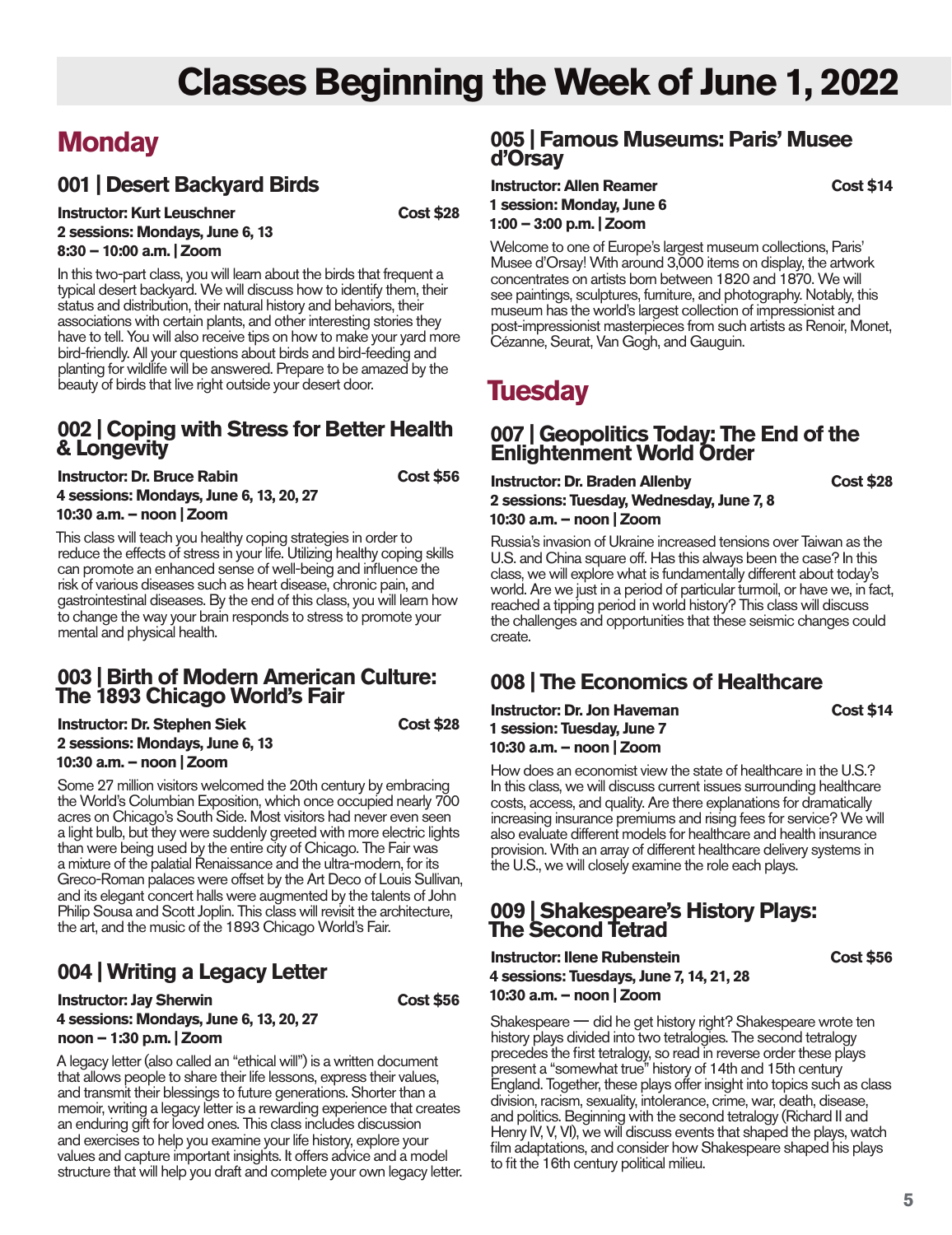#### **010 | Arizona Stories: Elizabeth Hudson Smith & Strange Contours of Race & Privilege**

| Instructor: Dr. Eduardo Pagan |  |  |
|-------------------------------|--|--|
| 1 session: Tuesday, June 7    |  |  |
| 1:00 - 2:30 p.m.   Zoom       |  |  |

Elizabeth Hudson Smith was born in the South to parents who had been slaves. By the time of her death in 1935, she was a wealthy and highly respected business woman in Arizona. In this class, you will learn about how she made such accomplishments in the age of enforced racial segregation.

#### **011 | Buddha: Who Was He & What Does He Teach?**

**Instructor: Dr. Arlette Poland Cost \$42 3 sessions: Tuesdays, June 7, 14, 21 1:00 – 2:30 p.m. | Zoom**

In this three-week course, we will review the early development of Buddhism. In this class, you will learn about Buddha including who he was, where he was born, and what sort of life he lived. Afterwards, we will discuss how his traditional teachings can apply to our contemporary contexts and help us all be our best and kindest selves.

## **012 | The Godfather & Other Mobsters**

#### **Instructor: Dr. Kevin Sandler Cost \$56 4 sessions: Tuesdays, June 7, 14, 21, 28 1:00 – 2:30 p.m. | Zoom**

Opening in 1972, "The Godfather" celebrated its 50th anniversary in March. As we pay tribute to this classic, we also look at other notable film portrayals of organized crime. The tour covers films from several decades, with approaches from different genres: The Academy Award-winning crime drama "On the Waterfront" (1954), the film noir musical "Party Girl" (1958), "The Godfather" (1972), and "The Godfather" parody "Analyze This" (1999). These films also share similar stars — Marlon Brando, Lee J. Cobb, and Robert De Niro — though the latter appeared as Vito Corleone in "The Godfather Part II"!

#### **013 | Jesus, Paul & Other Jewish Personalities in the Bible**

**Instructor: Marcie Schoenberg Lee Cost \$28 2 sessions: Tuesdays, June 7, 14 1:00 – 2:30 p.m. | Zoom**

In living life as a Jew, Jesus unknowingly tapped into a deep need in a select few followers to depart from Judaism's views of body, mind, soul, law, sexuality and immortality. Paul, born Jewish, thus became the architect of a new religion that Jesus would likely not recognize. In this class, you will explore through text and art the development of early Christianity and its claim that the only way to salvation is through Jesus Christ.

# **Wednesday**

**Cost \$14** 

#### **014 | Drawing & Painting Beautiful Arizona Birds**

**Instructor: Allen Reamer Cost \$56 4 sessions: Wednesdays, June 8, 15, 22, 29**

**11:00 a.m. – 12:30 p.m. | Zoom**

Birds are beautiful and varied. This Zoom class takes a step-by-step approach to drawing and painting birds and their background. You may use oil, acrylic, fluid acrylic, watercolor, gouache, and/or pastel. We will cover painting terms, tools, tips, and techniques. The majority of the rest of the class will be spent producing paintings and/or pastels of specific birds. If you have not used your selected material before, please ask for tips and techniques. If you have questions about the supplies, please email the instructor before the class.

# **015 | Photo Organization Made Simple**

#### **Instructor: Celeste Soong-Tang Cost \$28 2 sessions: Wednesdays, June 8, 15 noon – 1:30 p.m. | Zoom**

In this follow-up class to "Photo Organization," you will explore ways to share and celebrate your treasured photos, discover the joy of journaling with your photos, learn how to manipulate videos to capture still images and edit into segments, tell your life story for posterity, and have it preserved in the Library of Congress. Examples of simple tips and tricks will be demonstrated using technology and other resources.

# **016 | The Birth of Democracy: Athens, 1300-500 BCE**

**Instructor: Dr. Sarah Bolmarcich Cost \$14 1 session: Wednesday, June 8 1:00 – 2:30 p.m. | Zoom**

Democracy is a staple of American life. The idea of democracy was born in ancient Athens, supposedly under the mythical King Theseus, generations before the Trojan War. The first shoots of democracy began with Draco's law on homicide in 620 BCE, continued through the reforms of Solon in the 590s, and came to fruition under Cleisthenes in 508 BCE. Over the next two centuries, Athenian democracy became increasingly radicalized to the extent that it was rejected by the U.S. Founding Fathers. This class examines the development of Athenian democracy and the flaws that made statesmen, like Hamilton and Madison, reject it in favor of the more moderate Roman model of a republic.

# **017| Chemistry of the Environment**

**Instructor: Dr. Kjir Hendrickson Cost \$56 4 sessions: Wednesdays, June 8, 15, 22, 29**

#### **1:00 – 2:30 p.m. | Zoom**

With words like pollution, natural resources, and sustainability all over the popular media, it can be hard to separate scientific reality from hype. In this class, we will learn about the hole in the ozone layer, the science (as well as economics and politics) of GMOs, and the chemistry of air pollution. We will also discuss the chemistry of plastic pollution, water safety and availability, and other topics in environmental chemistry, as time permits. Note: global warming is not covered in this class; it is taught as a stand-alone topic.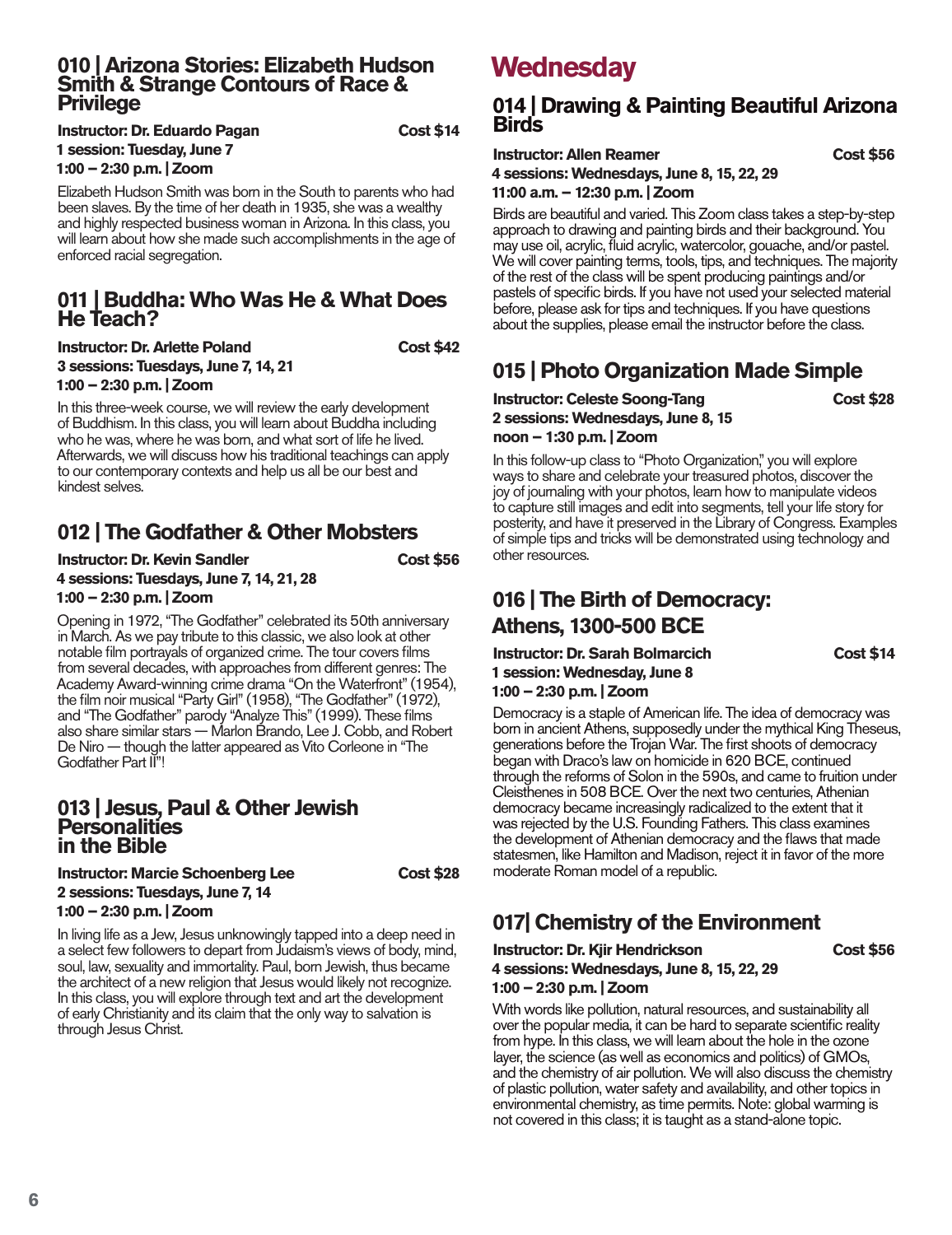# **Thursday**

#### **018 | The Extraordinary World of Roadrunners & Cuckoos**

**Instructor: Kathe Anderson Cost \$14 1 session: Thursday, June 9 10:30 a.m. – noon | Zoom**

**Cost \$14** 

Roadrunners and cuckoos are members of the same odd family of birds. These species play a significant role in human culture as they exhibit extraordinary behavior. This class will explore some unusual anatomy of these birds, what they eat, how they behave, and threats to their populations.

#### **019 | The Evolution of the Spiritual: From "Swing Low, Sweet Chariot" to "Elijah Rock"**

| <b>Instructor: Dr. David Schildkret</b> |
|-----------------------------------------|
| 1 session: Thursday, June 9             |
| 10:30 a.m. - noon   Zoom                |

Shortly after the Civil War, so-called slave songs made their way into the repertory of American choirs. By the end of the 19th century, they were thought of as indigenous American music, and in the 20th century they became standard concert closers. This class traces the history of the spiritual as choral music. We begin by looking at the original singers of these songs, then at the inclusion of this music on concerts by the Fisk Jubilee Singers. We trace the style of the choral spiritual from the music the Fisk group sang to the versions choirs sing today. Examples include arrangements by Harry Burleigh, William Dawson, and Moses Hogan, among others.

# **020 | Astronomical Fun**

**Instructor: Dr. Stephenie Slahor Cost \$42 3 sessions: Thursdays, June 9, 16, 23 10:30 a.m. – noon | Zoom**

In this class, we will ponder the wonders of the universe with its galaxies, the Milky Way, and our solar system with its planets and moons. Class lectures will also feature facts and trivia about the constellations we see, the meteors that make their way into our atmosphere, and the Moon's influences on our planet.

# **021 | Screen Comedy Legends**

**Instructor: Dr. Jason Davids Scott Cost Cost \$14**

**1 session: Thursday, June 9 1:00 – 2:30 p.m. | Zoom**

Who are your favorite big-screen comedians from the Golden Age of Hollywood? Join Dr. Scott from The Sidney Poitier New American Film School as they present a "Top 7" list that is sure to provoke conversation and resurrect a few belly laughs from years gone by. This class will discuss underrated comedians, comedy duos, and the great writers, directors, and producers who ascended to the level of comedic gods. Great comedy never gets old!

### **022 | Playing with Food: Chemistry in the Kitchen**

#### **Instructor: Dr. Kiir Hendrickson Cost \$56 4 sessions: Thursdays, June 9, 16, 23, 30 1:00 – 2:30 p.m. | Zoom**

Curious about the science of cooking and eating? This class addresses a variety of food-related topics, from chemistry (the reason some ingredients change color when you bake) to food engineering (why was the MRE pizza the holy grail of military food?). We will also look at psychology and physiology as it relates to food and discuss flavor and texture tricks that bring out the best in our meals!

#### **023 | The Clarence Miller Photograph Collection, Arizona Territory 1903-1906**

#### **Instructor: Don Larry Cost \$28 2 sessions: Thursday, Wednesday June 9, 22 1:00 – 2:30 p.m. | Zoom**

The Clarence Miller Collection contains over 200 vintage photographs of Arizona Territory collected from 1903 to 1906. These images show the early Phoenix Indian School, Hopi Villages, Navajo Nation, and Arizona Territory. We will explore Miller's photographs and discuss insights into the histories of the Phoenix Indian School and turn-of-the-century Arizona. Further insight will be gained from interviews with a Hopi Tribal member from Walpi, Arizona and from vintage photography research expert Jeremy Rowe.

# **Friday**

#### **024 | Cannabis 101: An Introduction to Cannabis Culture, Consumption & Cultivation**

**Instructor: Dan Turbyfill Cost \$42 3 sessions: Fridays, June 10, 17, 24 10:30 a.m. – noon | Zoom**

#### This class will be an in-depth introduction to all things cannabis. You will learn the basics of cannabis history, conscientious consumption, and cultivation. You will explore the numerous options now available in states that allow legal cannabis activity. You will learn how to navigate a cannabis dispensary and how to evaluate potential cannabis and hemp derived products for both medicinal and recreational use. Each class will culminate with a very special Q&A featuring a special guest industry leader/cannabis pioneer.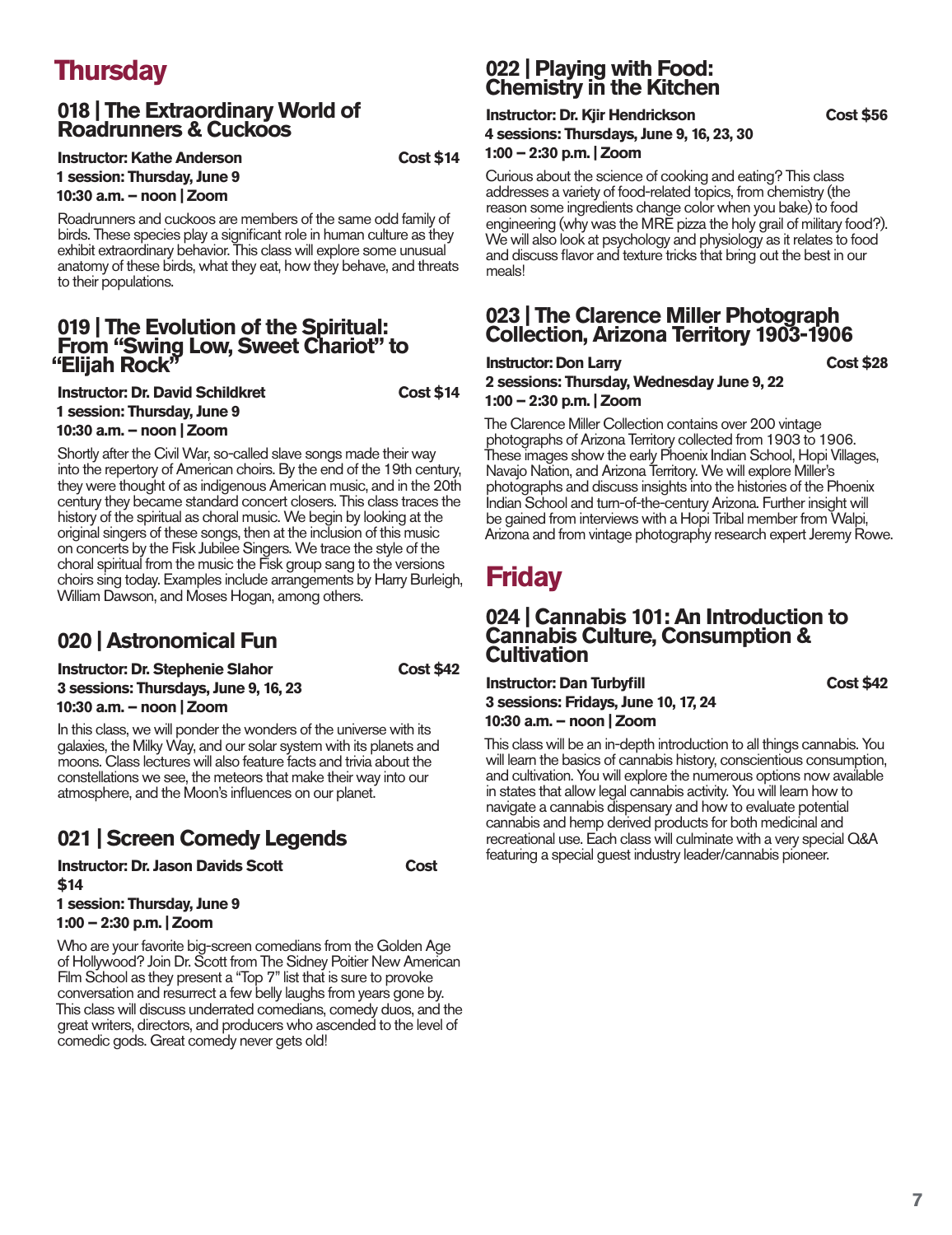# **Classes Beginning the Week of June 13, 2022**

# **Monday**

### **025 | Fortunato Film School: "Jaws"**

**Instructor: Joe Fortunato** Cost \$28 **2 sessions: Monday, Tuesday, June 13, 14 12:30 – 2:00 p.m. | Zoom**

What is the hype over Jaws? Join us for "Fortunato Film School," where ASU film professor Joe Fortunato will screen, discuss, and provide "live" commentary for Steven Spielberg's career defining summer blockbuster, "Jaws," often cited by many film historians as the film that changed Hollywood forever (and Professor Fortunato's favorite film of all time)! We will start with a brief discussion about the making of the film. Then, we will screen the film with live commentary, giving you insights into the filmmaking process and some guidance on how to read a film creatively.

#### **026 | Irish Art & Architecture: Neolithic to Now**

**Instructor: Allen Reamer Cost \$28 2 sessions: Mondays, June 13, 20 1:00 – 3:00 p.m. | Zoom**

In this class, we will journey together to explore Irish art history. We begin early, starting with Neolithic dolmens and passage tombs. We will look at Irish architectural styles and the history of some of the major buildings. Next, we will look at the artwork of some notable Emerald Isle artists from the 18th century until today.

# **Tuesday**

## **027 | The Safety Net & Its Future**

**Instructor: Dr. Jon Haveman Cost \$14 1 session: Tuesday, June 14 10:30 a.m. – noon | Zoom**

Our federal government's social programs are highly political issues. Among the major safety net programs are Medicaid, Head Start, Supplemental Security Income (SSI), school nutrition programs and more. In this class, join economist Jon Haveman to explore central program policies and costs. Equipped with both theory and practice, you will examine data on the use, participation, and effects of the safety net. Dr. Haveman will also present new policy options.

#### **029 | Horror on the Hassayampa: The 1890 Walnut Grove Dam Disaster**

#### **Instructor: Dr. Eduardo Pagan Cost \$14 1 session: Tuesday, June 14 1:00 – 2:30 p.m. | Zoom**

Arizona settlers hailed the construction of the Walnut Grove Dam as the beginning of the end of the wild frontier. This is where man's ingenuity in controlling water could tame the wilderness and transform Arizona into rich farming, pasture, and mining lands. Those dreams came crashing down in 1890 when over 30 million gallons of water broke through the dam, killing up to 150 settlers and destroying hundreds of acres of property. This class will explore the story of the construction and destruction of the Walnut Grove Dam on the Hassayampa River, located in our own backyard, northeast of Wickenburg.

# **Wednesday**

#### **030 | Southwestern Cooking: From the Grand Canyon to Grand Cuisine**

**Instructor: Chef Larry Canepa Cost \$14 1 session: Wednesday, June 15 10:30 a.m. – noon | Zoom**

Southwestern cooking has a vibrant mestizo heritage and includes some of the most intensely spiced dishes in the Americas. The current popularity of southwestern cooking in the U.S. constitutes nothing short of a culinary revolution. It is part of our craving for real food, taste, and texture. The boom of Tex-Mex dishes have widened our choices of ingredients needed to produce the real thing, and the winds of change smell like mesquite, cilantro, and chilies. As you explore southwest flavors in this class, we guarantee that you will want to start cooking these dishes immediately!

# **031 | Technology: 30 Years of Change**

**Instructor: Kevin Sebesta** Cost \$14 **1 session: Wednesday, June 15 1:00 – 2:30 p.m. | Zoom**

Want to travel back through technology-time with a geek? This class is a light-hearted walk through innovations in personal technology through the eyes of a techie. We will review 30 years of advancements, most of which we now take for granted every day. Kevin Sebesta will talk about how personal technology devices have evolved and improved our lives and conclude with a short preview of future technology being developed right now.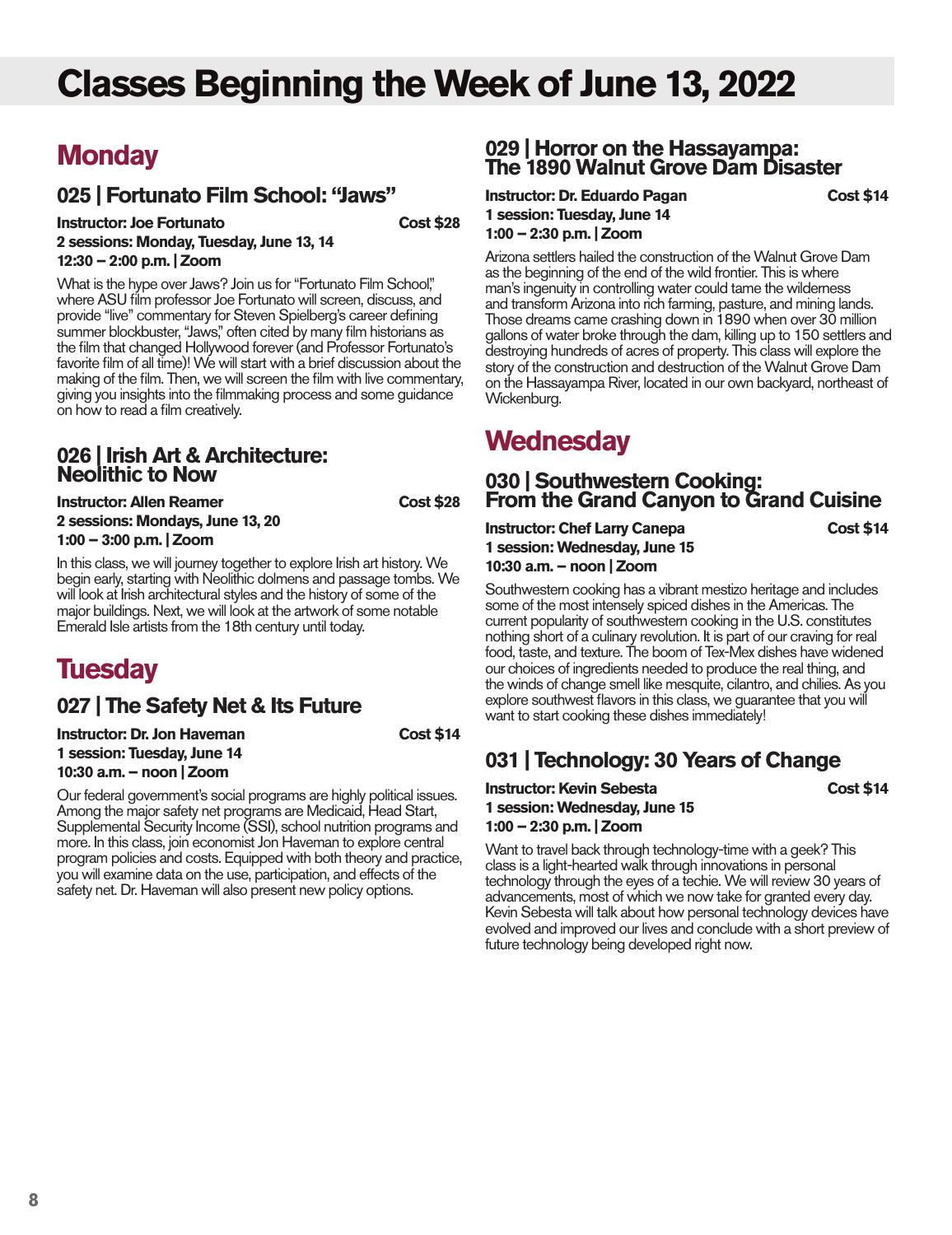#### **032 | Spanish Explorers & Conquistadors in Northern Mexico**

| Instructor: Dr. Amber Workman           |  |
|-----------------------------------------|--|
| 3 sessions: Wednesdays, June 15, 22, 29 |  |
| $1:00 - 2:30$ p.m. $ $ Zoom             |  |

Soon after their conquest of the Aztec Empire, the Spanish began attempting to explore and colonize other regions, including that of Mexico's far north (our present-day Southwest). This class examines the expeditions of Álvar Núñez Cabeza de Vaca, Fray Marco de Niza, Francisco Vásquez de Coronado, and Juan de Oñate, all of whom are well-known for their exciting, daring, and sometimes unfortunate ventures and adventures to the Great North.

# **Thursday**

### **033 | The Emperor Nero: Man or Myth?**

**Instructor: Dr. Sarah Bolmarcich Cost \$14 1 session: Thursday, June 16 10:30 a.m. – noon | Zoom**

**Cost \$14** 

**Cost \$42** 

For a millennia, Nero represented what it meant to be a bad Roman emperor. He fiddled while Rome burned. He committed a list of terrible acts after thinking that Roman leaders had committed minor offenses against him. Contemporary and near-contemporary sources are deeply biased against him, but in recent years, there has been an attempt to rescue Nero's reputation. In this class, we look at Nero's portrait and examine the attempts to rehabilitate his image. Decide for yourself if Nero was a mythically bad emperor of Rome, or if he was a good man who tried his best at an impossible job.

#### **034 | The COVID-19 Test Most of Us Need Now**

| <b>Instructor: Dr. Douglas Lake</b> |  |  |
|-------------------------------------|--|--|
| 1 session: Thursday, June 16        |  |  |
| 10:30 a.m. - noon   Zoom            |  |  |

This class will provide an explanation of how RNA vaccines work and the immunologic responses to COVID-19 vaccines, both antibodies and T cells. Dr. Lake will clarify natural vs. vaccine-induced immunity to COVID-19. You will learn about the differences in protective immunity to viral strains, such as Delta and Omicron, and we will discuss the development of a test that measures levels of protective antibodies.

# **035 | All About Vitamins**

#### **Instructor: Dr. Christy L. Alexon Cost \$14 1 session: Thursday, June 16 1:00 – 2:30 p.m. | Zoom**

Vitamins are essential for health throughout the lifespan. There are 14 known vitamins that are needed for overall health and human development. In this class, you will learn to identify essential vitamins, explain what exactly vitamins do in your body, and determine how much should be consumed each day to stay healthy.

# **036 | Wilderness: A True American Legacy**

**Instructor: Greg Hansen Cost \$14 1 session: Thursday, June 16 1:30 – 3:00 p.m. | Zoom**

The American concept of Wilderness has spread across the globe, and areas under its legislative safeguard enjoy the highestlevel of ecological protection possible. This class discusses how "designated" Wilderness and "non-designated" wildlands differ in size and management objectives. Next, the exhilarating "Visions of the Wild" video is shown depicting a historic perspective on how and why Wilderness was established. This unique class is concluded by re-articulating the idea that wildlands provide society with a healing and social release, as they host life-sustaining essentials such as clean air and water.

**"I loved it! It was so much fun and so interesting! This class was very insightful and a lot of fun. I really enjoyed it, plus I learned new things!"**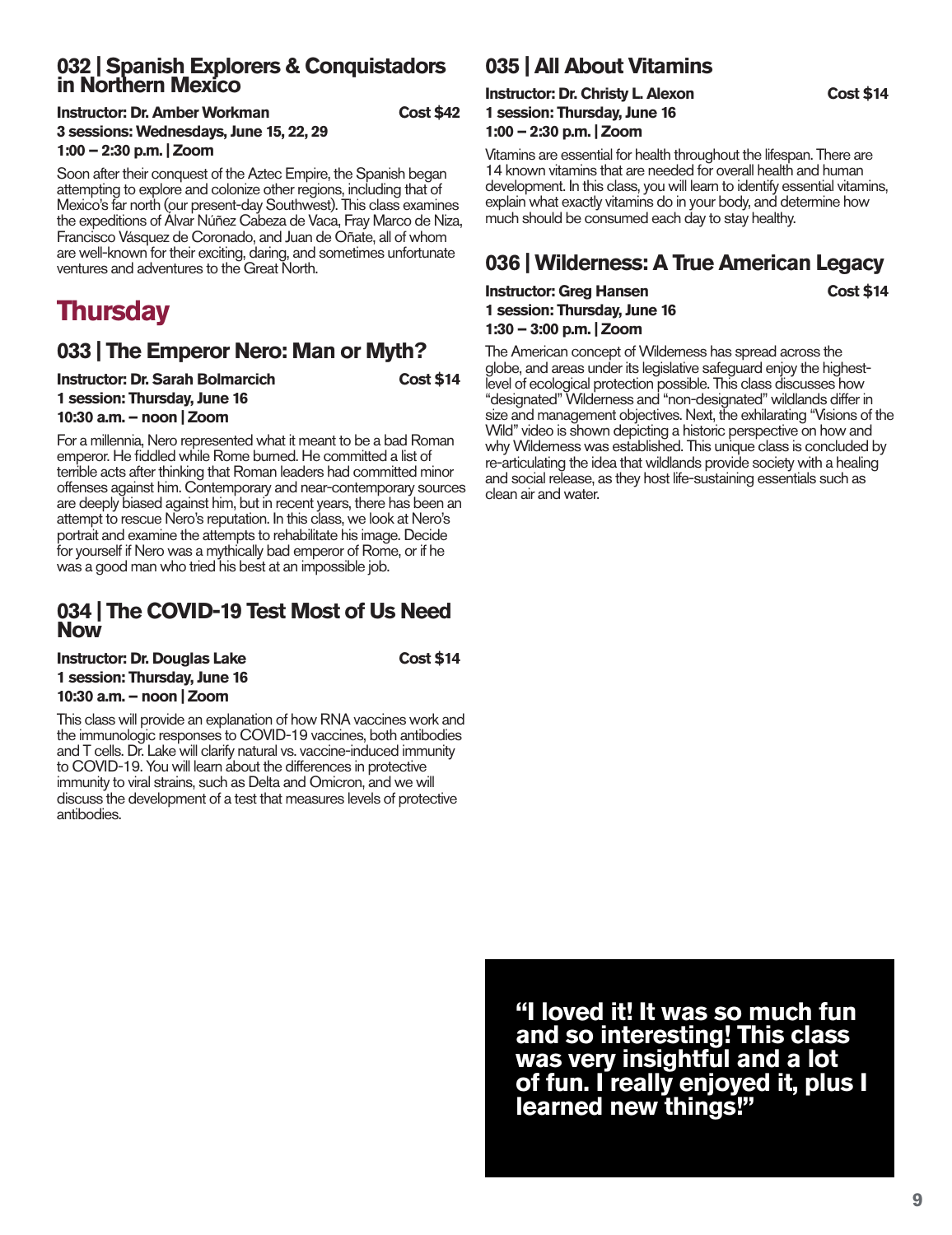# **Classes Beginning the Week of June 20, 2022**

# **Monday**

## **037 | Crucifixion & Resurrection**

**Instructor: Marcie Schoenberg Lee Cost \$14 1 session: Monday, June 20 11:00 a.m. – 12:30 p.m. | Zoom**

Identified almost instantaneously as the way Jesus Christ was killed, this mode of torture and death — central to the narrative and theology of Christianity — has a critical origin in the Hebrew Bible. Through art and text, we will explore crucifixion as a historical means of controlling dissent and as central to the ancient master plan, described in the Book of Esther, to eradicate the Jews.

### **038 | Armchair Travelers: The Galapagos**

**Instructor: Barry Schoenfeld Cost \$28 2 sessions: Mondays, June 20, 27 1:30 – 3:00 p.m. | Zoom**

Join guide Barry Schoenfeld, as he leads us through the wild and wonderful Galapagos Islands. The isolated terrain shelters a diversity of plant and animal species, many found nowhere else. Using archival footage, drones, and real and recreated videos, we will get a 360 degree tour of this strange and untouched world without ever leaving home. Class will include personal recollections from class members, discussion, and wonderful sights — buy your "ticket" now!

# **Tuesday**

## **039 | Aviation's Grand Opening: The Rheims 1909 Great Air Meet**

**Instructor: Michael Lavelle** Cost \$28 **2 sessions: Tuesdays, June 21, 28 10:30 a.m. – noon | Zoom**

500,000 people attended the Rheims International Air Meet held in August 1909. World records were established for endurance, altitude, distance, and speed. Glenn Curtiss gained international recognition with his Curtiss Racer setting while putting he and the Wright Brothers on a collision course for years of legal proceedings lasting into 1915. Importantly, the public venue allowed for large numbers of people to be introduced to aviation for the first time. This class will cover the social, political, and technical development brought on by the invention of Wright's controlled power flight.

#### **040 | Films For Thought: "On The Waterfront" & "The Bridge On The River Kwai"**

**Instructor: Bernard (Butch) Epps Cost \$28 2 sessions: Tuesdays, June 21, 28 1:00 – 2:30 p.m. | Zoom**

In this class, you will examine two film classics produced by Sam Spiegel. While some background information will be given, the focus of this class will be on the content of these films. Zoom in after you

have independently streamed these films ahead of time for analysis and discussion as we unearth the underlying poetics behind the visual aesthetics and story development of each. Note: A list of streaming sources will be provided a week before first class meets.

## **041 | Ulysses S. Grant: 200 Years Later**

**Instructor: Dr. Brooks D. Simpson Cost \$14 1 session: Tuesday, June 21 1:00 – 2:30 p.m. | Zoom**

This year marks the bicentennial of the birth of our former president, Ulysses S. Grant, who commanded the United States armies during and after the American Civil War. This class will teach you all about Ulysses S. Grant and his memorable accomplishments. Dr. Simpson will explore how Grant's reputation has shifted over time and how people view him today.

# **Wednesday**

# **042 | The 50 Greatest Foods of America**

**Instructor: Chef Larry Canepa Cost \$14 1 session: Wednesday, June 22 10:30 a.m. – noon | Zoom**

Take a road trip across our great country and explore the cities, people, culture, and food history of every single state. This class will explore all the delicious, unique flavors of New England, the Heartland, the Southwest, and Pacific Coast. There are 50 signature dishes and stories to be told and tasted. Bring your road map and your appetite for a "sea to shining sea, purple mountain majesty" food adventure.

# **Thursday**

# **044 | Mediterranean Diet**

**Instructor: Dr. Sandra Mayol-Kreiser Cost \$14 1 session: Thursday, June 23 1:00 – 2:30 p.m. | Zoom**

Many diets are temporary. This is one of the reasons we often fail when we follow a new diet. In this class, you will learn about the health benefits of following the Mediterranean Lifestyle and find ways to incorporate more fruits and vegetables into your daily life.

#### **045 | Women on the Moon: Mercury 13's Almost Astronauts**

**Instructor: Dr. Peter Swan Cost \$28 2 sessions: Thursdays, June 23, 30 1:00 – 2:30 p.m. | Zoom**

NASA's statement that the "first footprints back on the Moon will be female" is driving the current mission. This class will discuss the early testing of women pilots who had hoped to become astronauts. You will learn about who plans to land on the moon, how this can be achieved, and the split between government and commercial space enterprises. Humanity's movement off-planet depends on answering the challenges we will discuss.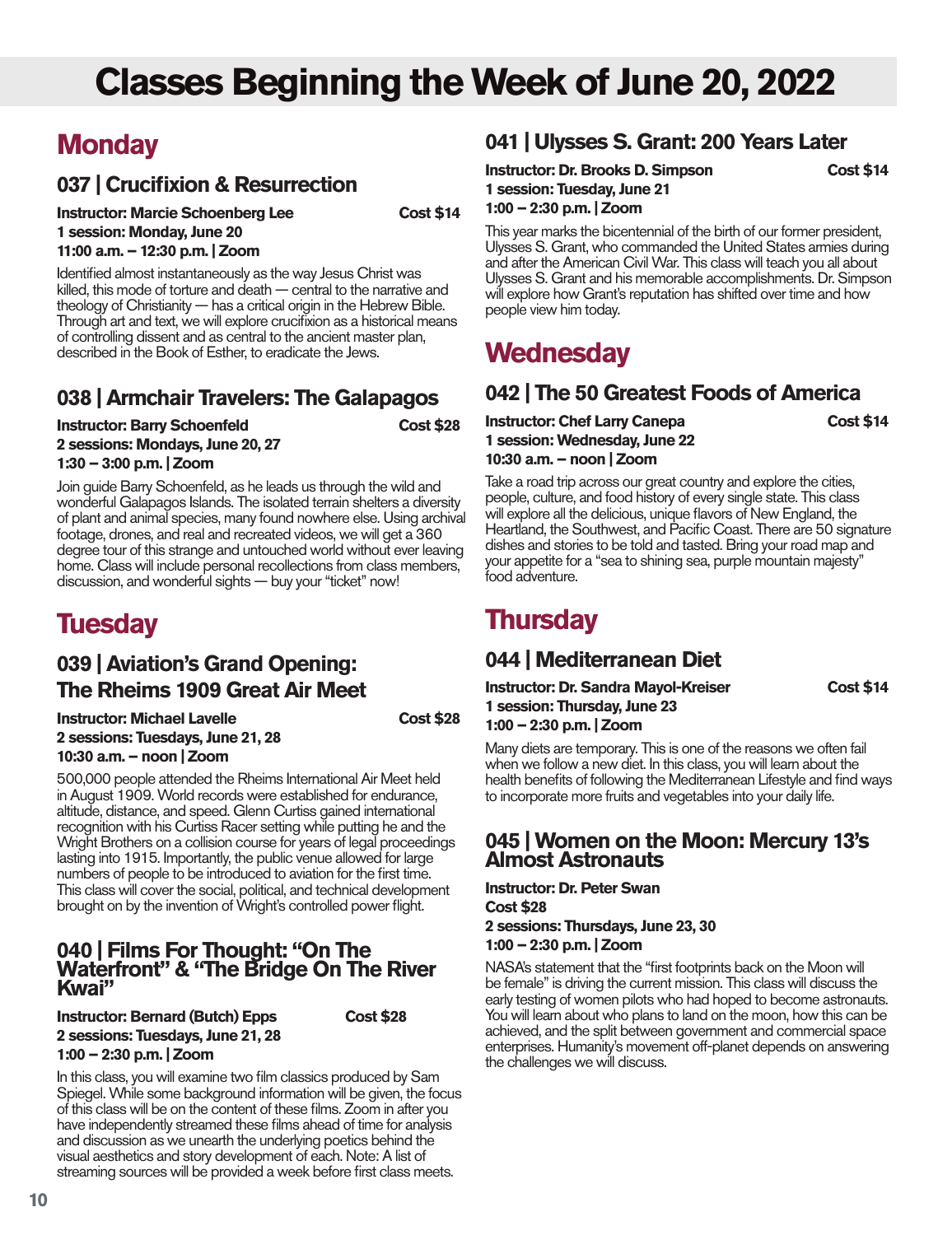#### **046 | The History & Stewardship of the Superstition Mountains**

#### **Instructor: Greg Hansen Cost \$14 1 session: Thursday, June 23 1:30 – 3:00 p.m. | Zoom**

This class will begin with the instructor sharing insight from his 22 years with the U.S. Forest Service, particularly his 14 years of experience managing the complex Superstition Wilderness. Next, the "Trails of the Superstitions" video will be shown and followup information will be offered on the situation in the Supers today. The legend of (and "true story" behind) the "Lost Dutchman Gold Mine" will be discussed alongside exciting, real-life stories from the instructor's first-hand experiences in the mountains. The class will conclude with why protecting and preserving the natural integrity of our remaining wildlands is critical to the overall health and well-being of our nation.

# **Friday**

#### **047 | Changemakers: Dancers Who Led Diversity in Ballet**

**Instructor: Claire Schmaltz Cost \$14 1 session: Friday, June 24 8:30 – 10:00 a.m. | Zoom**

Join Ballet Arizona's community engagement manager, Claire Schmaltz, for an intriguing presentation on the lives of the dancers who led the charge on diversity in the world of ballet. From the height of the Civil Rights Movement to today, learn about the dancers who worked to make ballet an accessible art form for all. An opportunity for anyone new to ballet or for those who are longtime fans, this class shines a light on the artists who helped bring dance to all audiences.

**"Excellent! Thanks for this wonderful opportunity to expand our knowledge and consciousness."**

# **Featured Course**

# **043 | Climate, Change & Wine**

**Instructor: Dr. Gregory V. Jones Cost \$14 1 Session: Thursday, June 23 10:30 a.m. – noon | Zoom**

Climate is a pervasive factor in the success of all agricultural systems, influencing whether a crop is suitable to a given region, largely controlling crop production and quality, and ultimately driving economic sustainability. Climate's influence on agribusiness is never more evident than with viticulture and wine production, where climate is arguably the most critical aspect in ripening fruit to optimum characteristics to produce a given wine style. This class will provide an overview of regional to global research on aspects of weather and climate. You will learn about the quality and production characteristics, the suitability of different winegrape cultivars to different climates, how climate variability influences production and quality variations, and how climate change has and will likely continue to alter the global wine region map.



# **Gregory V. Jones, PhD**

Recently featured on "60 Minutes" for his unique expertise, Dr. Greg Jones is a world-renowned atmospheric scientist and wine climatologist. He has held research and teaching positions at the University of Virginia, Southern Oregon University, and most recently, Linfield University. For over twenty-five years his research has firmly linked weather and climate with grapevine growth, fruit chemistry, and wine characteristics in regions all around the globe. His work was also one of the first to tie climate change to fundamental biological phenomena in vines and the resulting influences on productivity and quality. His groundbreaking work has informed and influenced the wine industry across the globe.

Dr. Jones has conducted applied research for the grape and wine industry in Oregon and many regions worldwide and has given hundreds of international, national, and regional presentations on climate and wine-related research. He is the author of numerous book chapters and other reports and articles on wine economics, grapevine phenology, site assessment methods for viticulture, climatological assessments of viticultural potential, and climate variability and change impacts on wine production.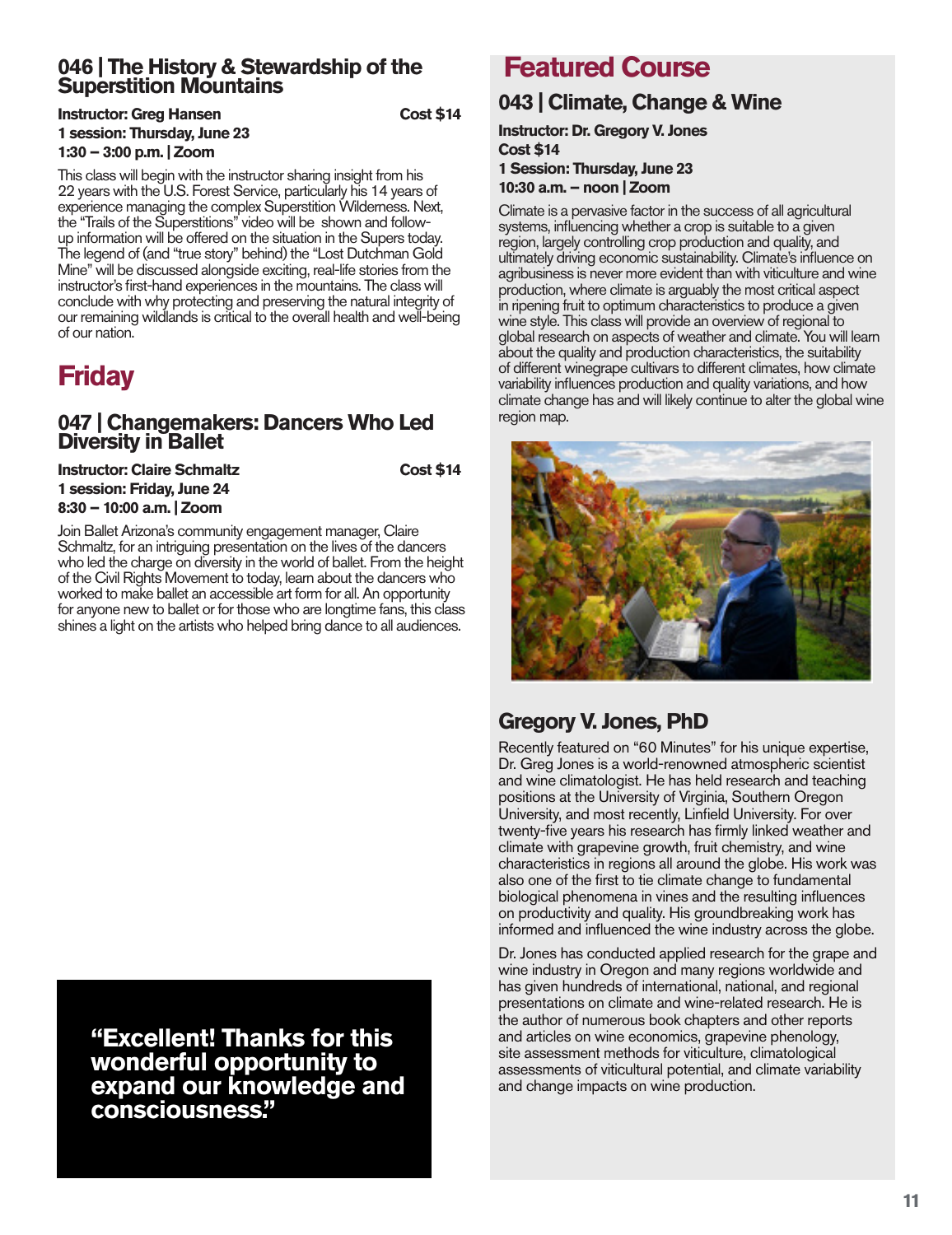# **Classes Beginning the Week of June 27, 2022**

# **Monday**

### **048 | Resurrection & a New Religion**

**Instructor: Marcie Schoenberg Lee Cost \$14 1 session: Monday, June 27 11:00 a.m. – 12:30 p.m. | Zoom**

Examine the extraordinary relationship between two awe-inspiring, rarely studied, Hebrew Bible episodes of the miraculous resurrection of children who have died. We will trace a likely path from the Hebrew Bible to the subsequent development of the Christian Bible by its brilliant architects who made the Hebrew Bible their blueprint for a new religion. This class is separate from, but related to, the Crucifixion class offered one week earlier.

#### **049 | The Prosecutor's Art: From the Streets to the Suites**

| <b>Instructor: Judge Charles Schudson</b> |  |  |
|-------------------------------------------|--|--|
| 1 session: Monday, June 27                |  |  |
| noon - 2:00 p.m.   Zoom                   |  |  |

Street crime, white collar crime, and more: prosecutors must direct investigations, assemble evidence, and present cases to judges and juries. This class, instructed by a former state/federal prosecutor, will give you a behind-the-scenes look into an open court room. We will discuss how the Constitution comes into play during court cases and how politics and corruption can influence the outcomes. Armed with law, literature, and cinema, Judge Schudson will help you search for answers.

#### **050 | American Realist Painters: Eakins & Homer**

**Instructor: Allen Reamer Cost \$14 1 session: Monday, June 27 1:00 – 3:00 p.m. | Zoom**

**Cost \$14** 

America has a long tradition of realistic painting, depicting objects "as they are." Among the greatest of these realists is Thomas Eakins. His career was spent primarily depicting the human figure in oil, watercolor, sculpture, and photography. He sought to capture the heroic personalities of doctors, professors, and athletes. Winslow Homer, Eakins' contemporary, is also among the greatest American painters of the 1800s. He primarily depicts nature with landscapes and seascapes. While he used both oils and watercolor, Homer is best known for his watercolor seascapes of the Maine coast. This class will discuss Eakins, Homer, and their works.

# **Tuesday**

#### **051 | Ode to Beethoven: The Man Behind the Music**

#### **Instructor: Anette Isaacs Cost \$14 1 session: Tuesday, June 28 9:00 – 10:30 a.m. | Zoom**

German born Ludwig van Beethoven, who died 195 years ago, is the most listened to creator of classical music. Join German Historian, Anette Isaacs, for an intimate look at the life and times of the tragic genius as famous for his fiery personality as his divine ability

# **052 | The Road to the Constitution**

to turn personal struggles into supreme and powerful melodies.

#### **Instructor: Dr. Jared Day Cost \$14 1 session: Tuesday, June 28 10:30 a.m. – noon | Zoom**

How did our Constitution come to be? This class will examine the transitional years of the 1780s when leading founders James Madison, Alexander Hamilton, and George Washington discovered a process for revising the Articles of Confederation, drafting the U.S. Constitution, then ratifying and seeing it come into effect in 1789.

#### **053 | 30 Days on the Colorado River Through the Grand Canyon**

#### **Instructor: Matthew Toro Cost \$14 1 session: Tuesday, June 28 1:00 – 2:30 p.m. | Zoom**

Whitewater rafting down the Colorado River and through the Grand Canyon is a once-in-a-lifetime experience. The National Park Service holds an annual lottery system and issues a number of permits for those wishing to explore the river and the magnificent canyon system in a private, self-guided capacity. This class will recount a recent experience of a 30-day private adventure on the Colorado River, by way of the Grand Canyon, using maps and photographs to combine geography, history, geology, and adventure.

# **Wednesday**

#### **054 | World War II: The Greatest Generation**

**Instructor: Ken Sorensen Cost \$14 1 session: Wednesday, June 29 10:30 a.m. – noon | Zoom**

On December 7, 1941, Japan attacked Pearl Harbor and the American mindset changed completely. Fear swept across the country, but even more so a sense of patriotism that incited a desire to fight the Axis powers. How did "The Greatest Generation" respond? American industry shifted from making cars to bombers, tanks, and more at unparalleled speed. Americans of all ages and walks of life came together for the cause. Join us to hear their stories of service and great sacrifice. The world learned that the United States would not be trifled with.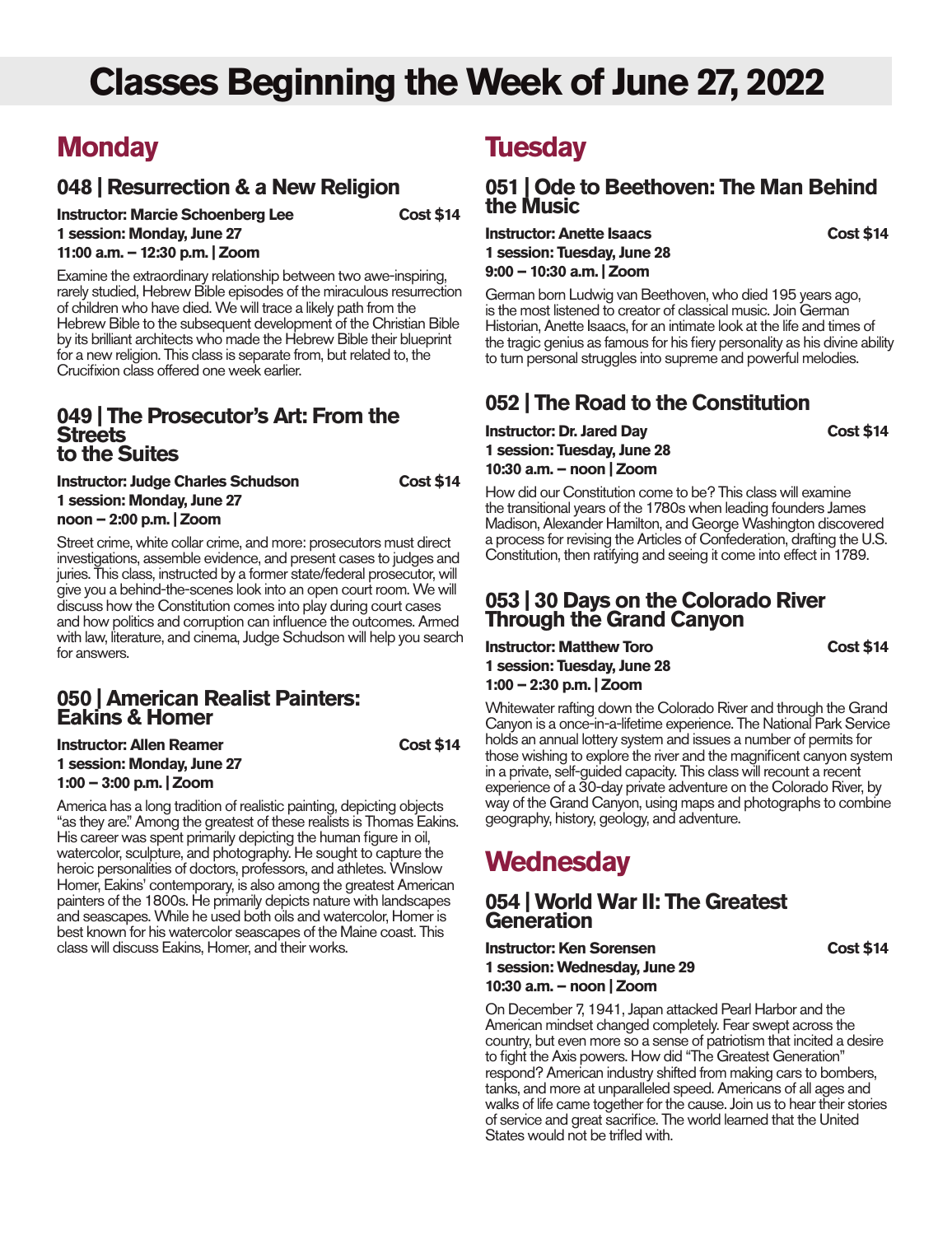# **Connect with OLLI at ASU**

Follow us by "liking" our Facebook page to support us and see our updates!

To like our page on Facebook:

- Search for Osher Lifelong Learning Institute at ASU (@olliasu)
- Click "Like" below the page's cover photo



#### **055 | Georg Telemann: Big Wig & More Famous Than Bach**

**Instructor: Scott Youngs Cost \$14 1 session: Wednesday, June 29 10:30 a.m. – noon | Zoom**

Georg Telemann, master Baroque musician, was the first choice for the church in Leipzig. Unfortunately, he had turned them down, and they were forced to hire their second choice, Johann Sebastian Bach. Who was this talented and famous musician under the powdered wig? Telemann was revolutionary, opinionated, prolific, and long-lived. In 1729, he refused a call to organize a German orchestra at the Russian court, just as he turned down Leipzig. He left us treasures that we are just now discovering. In this class, you will learn all about the man who was hailed as the greatest living composer of his time.

# **Thursday**

#### **056 | The German Virtuosa: Inside the Life & Times of Clara Schumann**

**Instructor: Anette Isaacs Cost \$14 1 session: Thursday, June 30 9:00 – 10:30 a.m. | Zoom**

Clara Schumann was not only a divine pianist, talented composer, and successful teacher, but also a mother of eight and the main breadwinner of her family. In the male dominated 19th century, this German superwoman did it all while juggling a 61-year concert career that made her internationally famous. Join German historian, Anette Isaacs, for an intimate look at the life of the very exceptional Clara Schumann.

### **057 | Chaco Canyon: In the Southwest & Beyond**

#### **Instructor: Dr. Matt Peeples Cost \$14 1 session: Thursday, June 30 10:30 a.m. – noon | Zoom**

Chaco Canyon in northwestern New Mexico is home to some of the most impressive ancient Indigenous constructions in North America. These constructions include massive 4-5 story stone buildings, as well as roads extending to related communities up to 50 miles away (ca. AD 850-1150+). In this class, you will explore recent research at Chaco and new findings about the scale of long-distance connections between Chaco Canyon, the broader U.S. Southwest, and Mesoamerica. We will investigate how and why Chaco was developed as a center of cultural and political influence and explore the legacy of Chaco's influence.

#### **058 | The Outrageous Pricing of Prescription Drugs**

**Instructor: Stephen Weinberg Cost \$14 1 session: Thursday, June 30 noon – 1:30 p.m. | Zoom**

The pharmaceutical industry is the world's most profitable, with numerous businesses that create substantial increased costs passed down to the consumer. This class features a deep dive into the reasons why prescription drugs are so expensive in the United States compared to other countries. You will be astounded by the complexity and opacity of the industry. We will discuss current bills proposed before Congress, while clarifying the issues of the industry and what can be done, nationwide and individually, to control the cost of prescription drugs.

## **Want to learn more about our Summer 2022 instructors?**

Click here, or visit our website at lifelonglearning.asu.edu/classes-instructors to read biographies from each of our instructors.

To search within the Instructor Biographies, press  $Ctrl + F$  on PCs or Command  $+ F$  on Macs and type in the instructor's last name.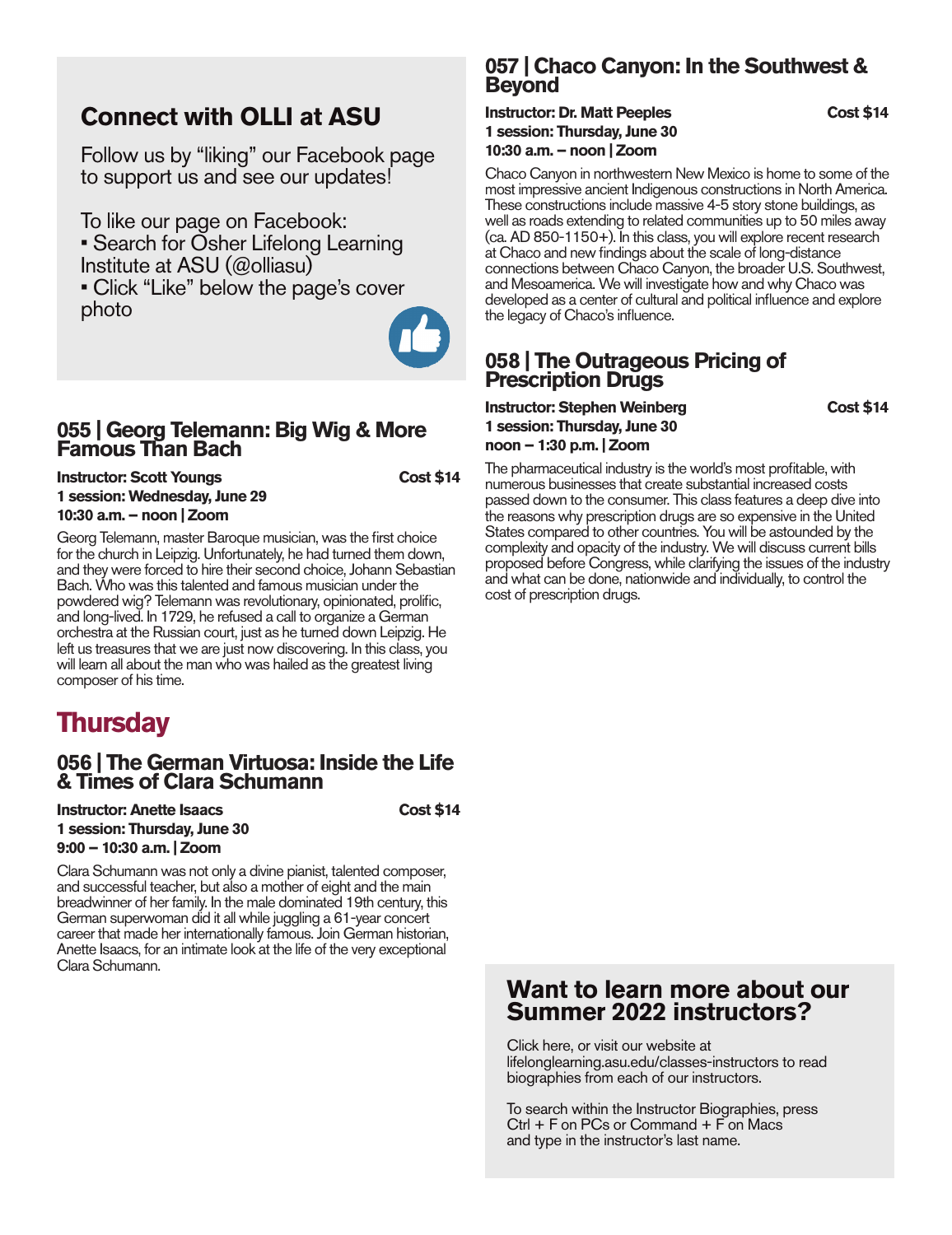# **Join Our Learning Encrichment Groups**

Learning Enrichment Groups (LEGs) are unique, selfmanaged groups comprised of OLLI at ASU members who volunteer to be facilitators and participants. LEGs do not have a participation fee and are open to current OLLI at ASU members.

#### **Current Affairs Discussion Group with Jim Stephens**

The Current Affairs Discussion Group meets the third Saturday of each month from 10:00 to 11:30 a.m via Zoom. The group is facilitated, not lectured, by Jim Stephens, PhD. The sessions offer a learning and listening opportunity for all. Discussion topics are drawn from Great Decisions (GD) 2022 and 2023 in the fall. Great Decisions 2022 is available from the Foreign Policy Association (www.fpa.org/ great decisions) online or by calling 800-477-5836. The cost for the booklet is \$35. Additional discussion topics and references for topics are encouraged. Occasional videos will be used. Discussion group members are expected to have researched the discussion topic and bring cogent thoughts and questions to the session. Alternative views are encouraged. To join, and for additional information, please contact Jim at stephens.jim.a@gmail.com.

#### **Understanding Modern U.S. Culture with Carol Kubota**

The purpose of this LEG is to begin to uncover and understand the variety of cultural dynamics and dimensions in the U.S.

This LEG meets on the first and third Thursdays each month starting at 3:00 p.m. on Zoom. We will engage with thought-provoking content to assist us in understanding and appreciating the cultural groups that live in the towns, cities, and neighborhoods we call home.

We can begin to improve our understanding of culture through exposure to different learning styles, increasing our tolerance of those who are perceived to be different, and participating in opportunities that inclusively connect and unite, as individuals and as a collective. This LEG seeks to appreciate and celebrate how cultural dynamics can enhance our quality of life and increase the overall well-being of the communities we know and love.

If you are interested in joining, or have any questions, please contact Carol at 2ndlifetravel@gmail.com.

# **How Do I Join a Class in Zoom?**

Please keep your registration confirmation email!

Your registration confirmation email has the Zoom links for all of your upcoming OLLI at ASU class(es).

Next to each class title, you will see a link; click on the link to enter the digital classroom. If your class has multiple sessions, you'll use the same link every week the class meets.

A Zoom account isn't required to attend a class session.

- •If you haven't used Zoom before, leave about five minutes to set it up before your first use.
- •If you are planning on using a laptop or desktop, the first time you click on a link it will download a free and secure program to your computer.
- •If you are planning on using a tablet or smartphone, you'll want to download the free and secure Zoom application from your application store.

#### **What equipment do I need to get started?**

Anyone can attend a class session using their laptop or desktop (Windows or Mac), tablet, or smartphone (iPhone or Android).

The following equipment will enhance your experience but is not necessary:

- •Web camera: This will increase social connection by allowing people to see each other face-to-face. We love seeing your faces in class! If you do not have access to a web camera, you will still be able to see the instructor.
- •Headset with a microphone: This will let you hear and be heard more clearly. Examples include earbuds (wired), over-ear headphones, Bluetooth or wireless headphones.
- •Charger: Charging your device during class will ensure that you do not have an unexpected power outage interrupting your learning.

Visit lifelonglearning.asu.edu/onlinelearning to learn more.

# **lifelonglearning.asu.edu | 602.543.6440**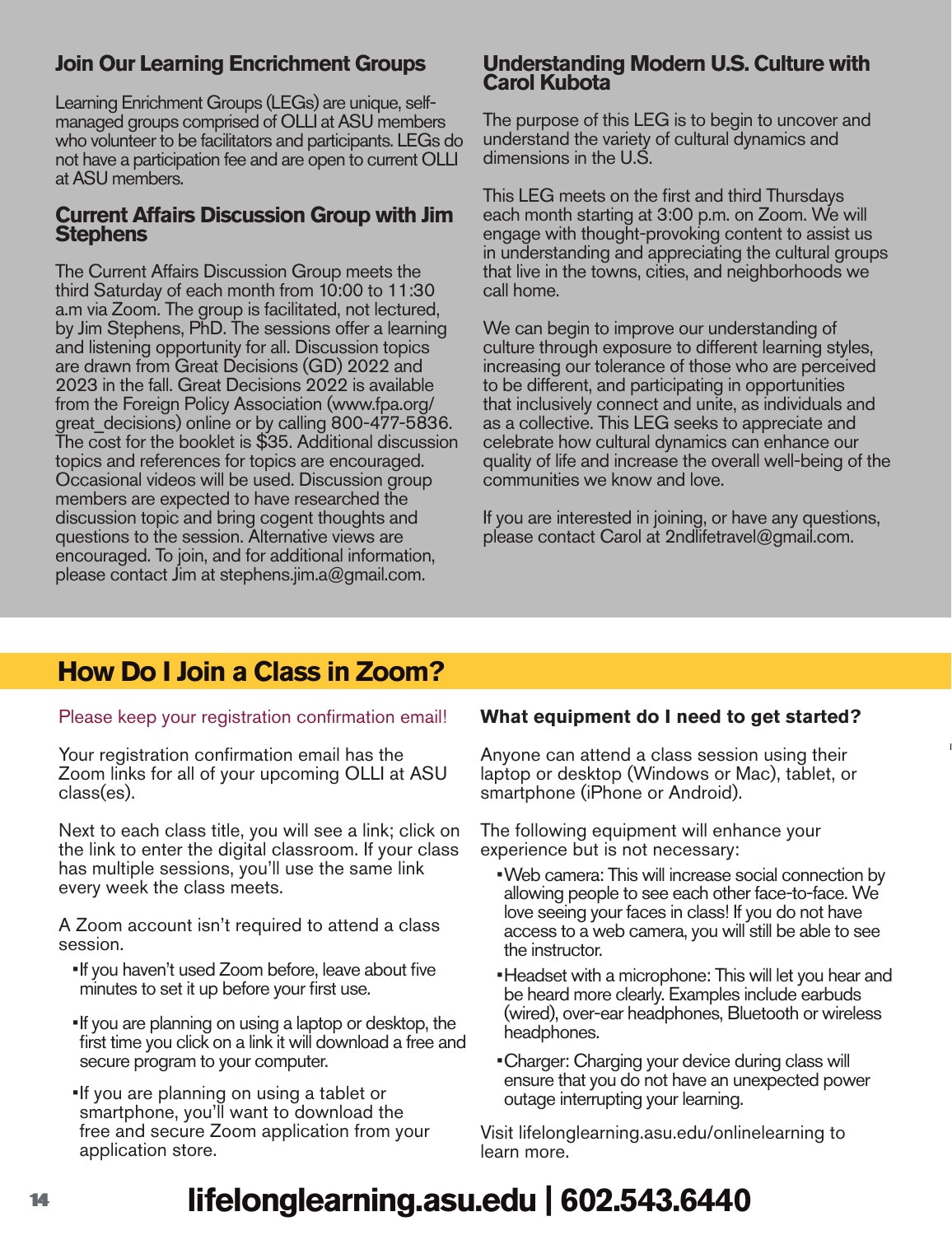# **Member Code of Conduct**

Per ASU Policy Number 5-308: The aim of education is the intellectual, personal, social, and ethical development of the individual. The educational process is ideally conducted in an environment that encourages reasoned discourse, intellectual honesty, openness to constructive change, and respect for the rights of all individuals. Self-discipline and a respect for the rights of others in the university community are necessary for the fulfillment of such goals. The Student Code of Conduct is designed to promote this environment at each of the state universities. OLLI at ASU members are subject to the Student Code of Conduct, established by the Arizona Board of Regents (see students.asu.edu/srr/ policies), and the University's Technology Access Policy (see uto.asu.edu/security-policies/policy).

# **Maintaining a Positive Learning Experience**

Our goal at OLLI is to create classroom environments that maximize the learning and enjoyment for all members. Please be respectful of the opinions of others and be sensitive to the desire for all members to have a voice in classroom discussions. If a member becomes overly disruptive or creates a safety concern, he/she may be removed from the class or activity and potentially banned from future OLLI participation.

# **Online Classroom Etiquette**

Please be mindful of the following considerations when participating in online classes:

- You are encouraged to use your webcam before and after class. During class, you may choose to turn off your camera to improve your internet connection and reduce class disruption.
- Your microphone may be muted when you enter an online classroom, but feel free to unmute your microphone to talk with the instructor or other members before and after class. During class, please keep your microphone muted to prevent background noise and distractions, but you may unmute your microphone to engage in classroom discussion if the instructor invites participation.
- You can use the "chat" function within Zoom to submit comments, questions, or thoughts relevant to the class.
- According to the University Technology Access Policy, "the University limits access to only those individuals and entities that are actively involved in supporting the institution's mission and goals." Do not share the class Zoom link or class recordings with individuals who have not enrolled in the class.

| <b>OLLI at ASU Donation Form</b> |  |
|----------------------------------|--|

| Name                                                                                                                              |                            |  |  |  |
|-----------------------------------------------------------------------------------------------------------------------------------|----------------------------|--|--|--|
| <b>Street Address</b>                                                                                                             |                            |  |  |  |
| Unit/Apt.<br><u> 1980 - John Stein, market fransk kanton og det forskellige og det forskellige og det forskellige og det fors</u> |                            |  |  |  |
| City                                                                                                                              | <b>State</b><br><b>ZIP</b> |  |  |  |
| Phone (<br>and the state of the                                                                                                   | Email                      |  |  |  |

## Please mail to the following address:

ASU Foundation **ATTN: Financial Services, Sarah Thoftne** P.O. Box 2260 Tempe, Arizona 85280-2260

□I give permission to publish my name □ Please make my donation anonymous □ I'd like information about Estate/Planned Giving

# Thank you for supporting OLLI at ASU! Click here to donate online.

All funds will be deposited with the ASU Foundation for A New American University, a nonprofit organization that exists to support Arizona State University (ASU). Gifts in support of ASU are subject to foundation policies and fees. Your gift may be considered a charitable contribution. Please consult your tax advisor regarding the deductibility of charitable contributions. 30003708